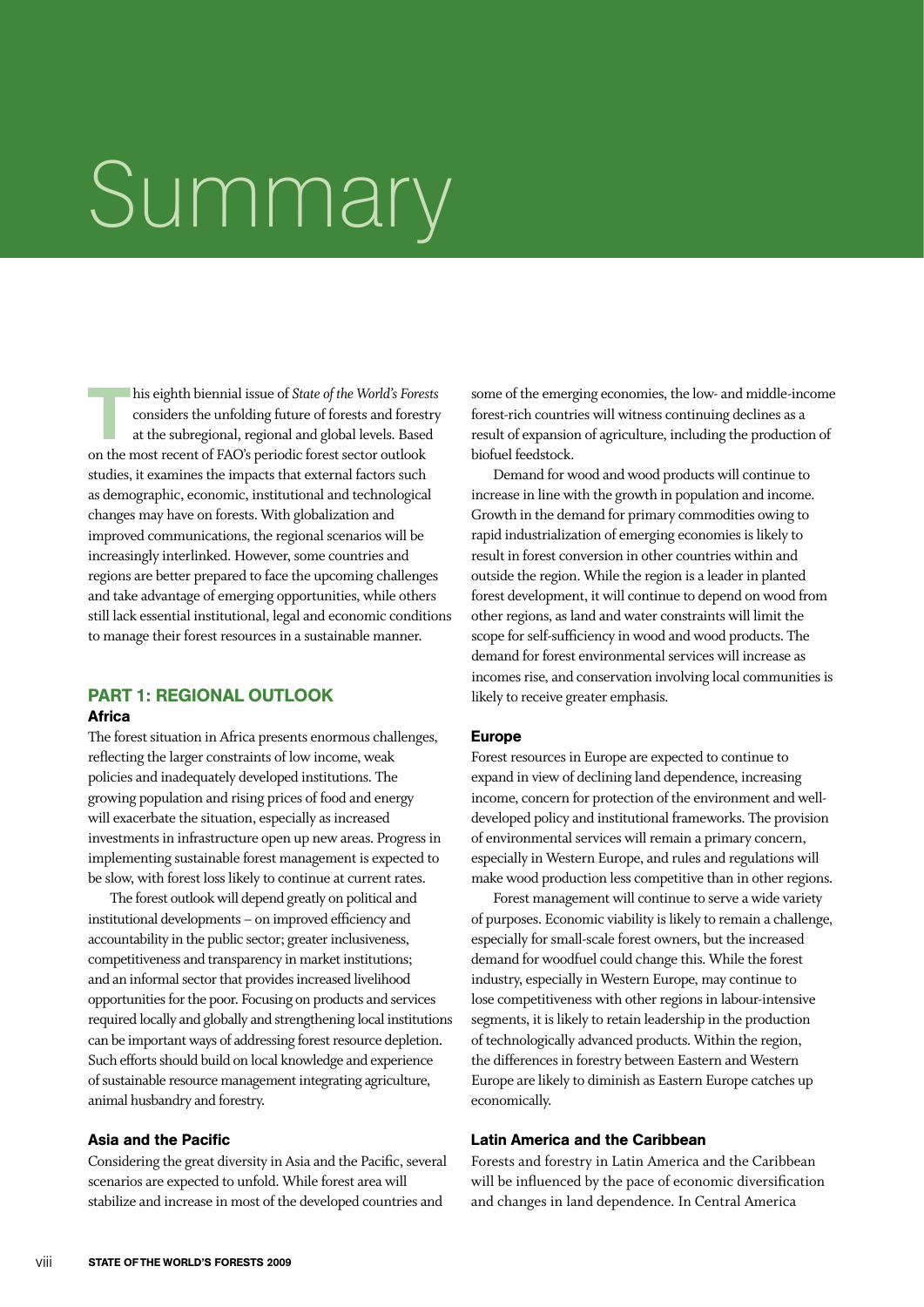and the Caribbean, where population densities are high, increasing urbanization will cause a shift away from agriculture, forest clearance will decline and some cleared areas will revert to forest. However, in South America, the pace of deforestation is unlikely to decline in the near future despite low population density. High food and fuel prices will favour continued forest clearance for production of livestock and agricultural crops for food, feed and biofuel to meet the global demand. Sustainable forest management will continue to be a challenge in a number of countries where land tenure is poorly defined.

Latin America and the Caribbean has considerable opportunities to benefit from the growing demand for global public goods provided by forests, especially carbon sequestration and storage, but realizing the potential will require substantial improvements in policy and institutional frameworks. Planted forests will increase, promoted by private investments and continuing global demand for wood and wood products from Asia. However, it is unlikely that the increased planting rate will be sufficient to offset continuing deforestation.

#### North America

The near future of North American forestry will depend on how quickly the region reverses the recent economic downturn and its impact on the demand for wood and wood products, especially in the United States of America. The forest sector will also need to address challenges of climate change, including increasing frequency and severity of forest fires and damage by invasive pest species. Wood will be increasingly demanded as a source of energy, especially if cellulosic biofuel production becomes commercially viable; this development would likely result in much larger investments in planted forests.

Canada and the United States of America will continue to have fairly stable forest areas, although the divestment of woodlands owned by large forest companies could affect their management. In Mexico, changes in the deforestation rate will depend on the pace of transition from an agrarian to an industrial economy and reduced dependence on land as a source of income and employment. While the

economic viability of the forest industry may fluctuate and even decline, the provision of environmental services will continue to gain in importance, driven by public interest.

#### Western and Central Asia

The outlook for forests and forestry in Western and Central Asia is mixed. Income growth and urbanization suggest that the forest situation will improve or remain stable in some countries, but the picture is less promising for a number of low-income agriculture-dependent countries. Forest degradation will persist in countries that are relatively well off but have weak institutions. Overall, the forest sector is given low priority in public investments.

Adverse growing conditions limit the prospects for commercial wood production. Rapidly increasing incomes and high population growth rates suggest that the region will continue to depend on imports to meet demand for most wood products. Provision of environmental services will remain the main justification for forestry, especially arresting land degradation and desertification, protecting watersheds and improving the urban environment. Institution building, particularly at the local level, is needed in order to facilitate an integrated approach to resource management.

# Part 2: Adapting for the future Global wood products demand

The income that owners derive from managing forests to meet the demand for goods and services is a primary determinant of investment in forest management. Demographic changes, economic growth, regional economic shifts and environmental and energy policies will be decisive in the long-term global demand for wood products.

Production and consumption of key wood products and wood energy are expected to rise from the present to 2030, largely following historical trends. The most dramatic change will be the rapid increase in the use of wood as a source of energy, particularly in Europe, as a result of policies promoting greater use of renewable energy. The highest growth rates will continue to be in Asia, which will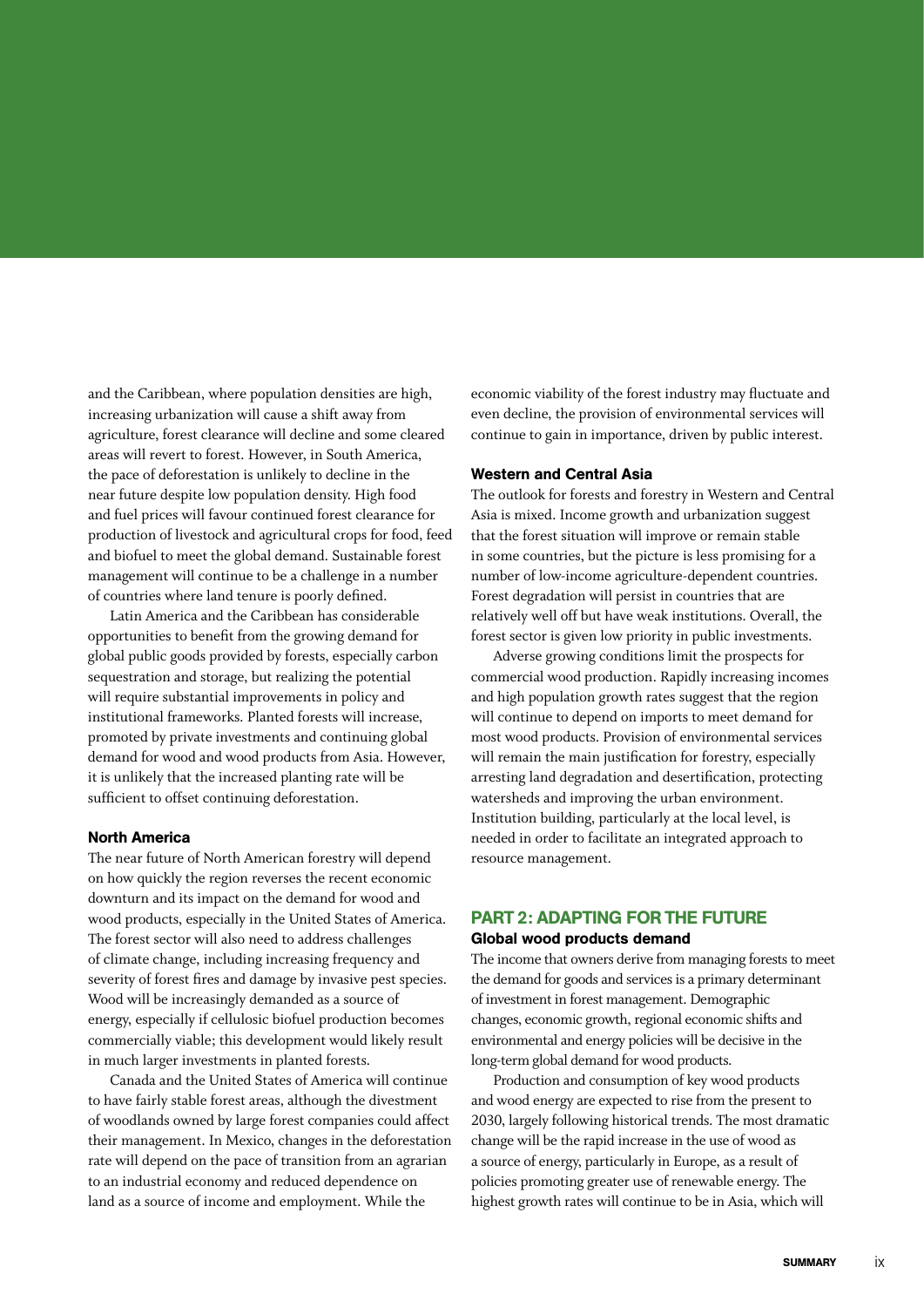be the major producer and consumer of wood-based panels and paper and paperboard (although per capita consumption will remain higher in Europe and North America). Industrial roundwood production in Asia will be far short of consumption, increasing the dependence on imports.

The potential for large-scale commercial production of cellulosic biofuel will have unprecedented impacts on the forest sector. Increasing transport costs will also influence the demand for wood products. These factors and others, including changes in exchange rates, will influence the competitiveness of the forest sector and affect production and consumption of most forest products.

Industrial roundwood will be increasingly likely to come from planted forests in the future. This continuing shift presents interesting opportunities and challenges for forest management.

### Meeting the demand for environmental services of forests

Growth in income coupled with greater awareness will increase the demand for environmental services provided by forests such as clean air and water, mitigation of climate change and unspoilt landscapes. While income growth also enhances the ability of society to meet the costs of environmental protection, economic growth is often accompanied by increased environmental impacts. In particular, countries with rapidly growing economies often go through a period when forest resources are exploited and their environmental services decline accordingly. Maintaining forest environmental services requires striking a balance between the production of goods and the provision of services.

Regulatory approaches for helping to secure forests' ability to meet the demand for environmental services include protected areas, instruments for sustainable forest management and green public procurement policies.

Market approaches include certification, carbon markets and payments for environmental services (PES). Third-party certification of forests will continue to spread, although obtaining a premium to cover implementation costs remains a challenge. Systems for providing appropriate payments to forest owners as a means of supporting forest conservation are receiving considerable attention; they have long existed for recreational services and are now being adopted for watershed protection, biodiversity conservation and carbon sequestration. Such schemes are expected to increase in number; stable institutional and legal frameworks are a prerequisite for their success.

Ongoing discussions about including options for reducing emissions from deforestation and forest degradation (REDD) in global climate change negotiations have raised many hopes. However, providing incentives to desist from deforestation involves complex policy, institutional and ethical issues that must be considered.

#### Changing institutions

The shifting balance among forest sector institutions – public agencies, the private sector, civil-society organizations, the informal sector and international organizations – will play an important part in society's adaptation to social, economic and environmental change. With the emergence of new players, the institutional landscape has become more complex. In general (although not in all countries), the playing field is becoming more level, partly as a result of new information and communication technologies. Much-needed pluralism provides new opportunities for small and medium enterprises and community organizations. If government forestry agencies that have historically dominated the scene fail to adapt to change, they could fade into irrelevance.

With the increasing pace of globalization, new players such as timber investment management organizations (TIMOs), real estate investment trusts (REITs), sovereign wealth funds and carbon-trading institutions could alter the global institutional map. Institutions will face tremendous pressure to balance fragmentation and to consolidate efforts.

#### Developments in forest science and technology

Visualizing the future of forest science and technology is difficult given the rapid pace of change. Innovation has significantly improved the capacity of the forest sector to meet the changing demands of society and will continue to do so. However, many developing countries have little or no credible science capacity, and this lack hinders their longterm development. Even in many developed countries, forest science and technology capacities have eroded.

However, research continues to break new ground in all areas of forestry, from production, harvesting and processing to wood energy and the provision of environmental services. Relatively new fields such as biotechnology, nanotechnology and information and communication technologies contribute to these developments. The value of indigenous knowledge is increasingly being recognized.

The growth of commercially driven private-sector research and the declining capacity of public-sector research raise a number of issues. Vast populations that cannot afford to pay for improved technologies are often excluded from the benefits of private-sector research. This accentuates disparities in access to knowledge, with consequences for income and living standards.

More concerted efforts are needed to address imbalances and deficiencies in scientific and technological capacity. Challenges include reducing barriers to the flow of technologies among and within countries, ensuring that social and environmental issues are mainstreamed, and transcending traditional sectoral boundaries to take advantage of scientific and technological developments outside the forest sector.